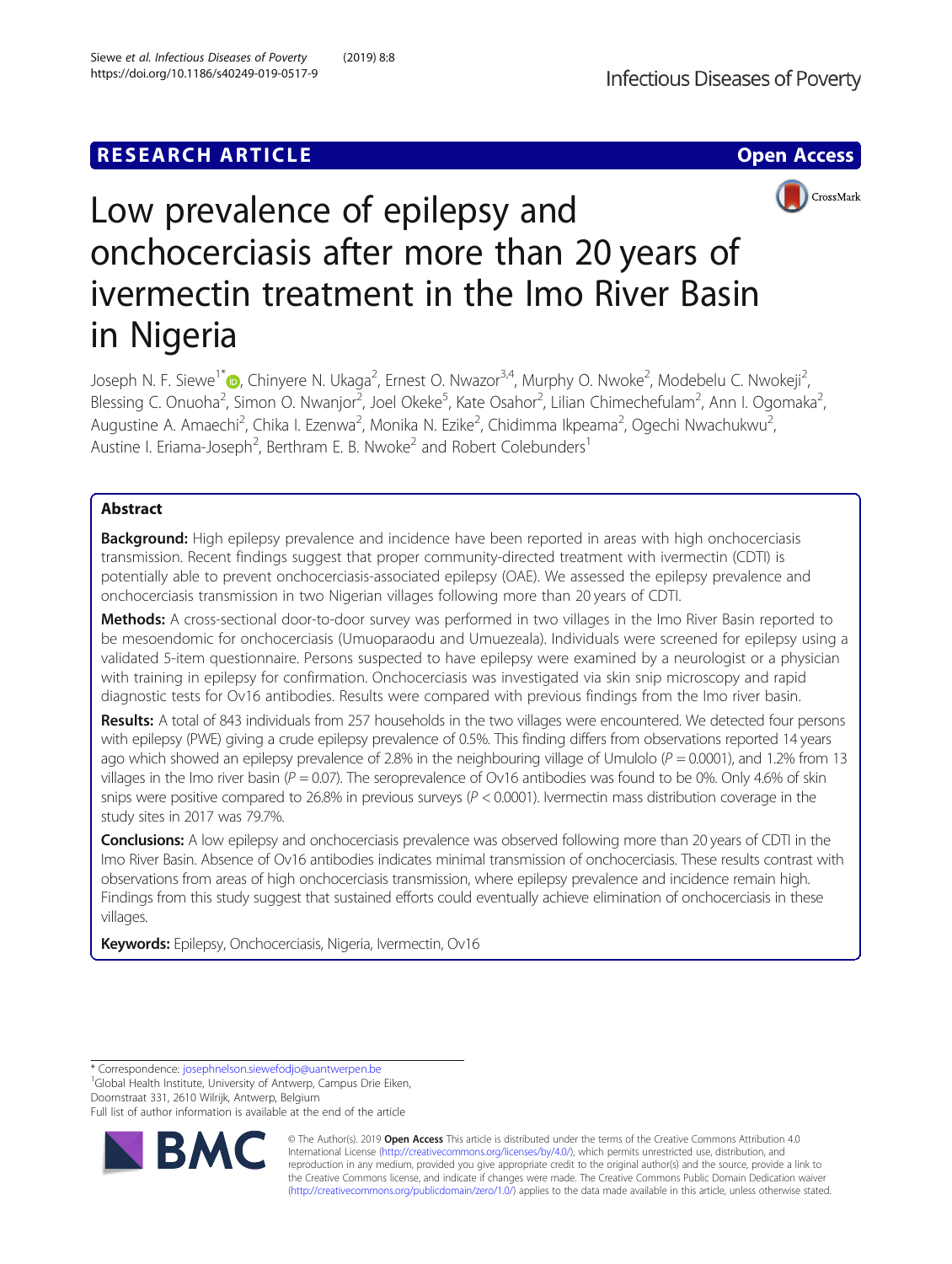# Multilingual abstracts

Please see Additional file [1](#page-7-0) for translations of the abstract into five official working languages of the United Nations.

# Background

Epilepsy is a chronic disease estimated to affect 50 million people worldwide according to World Health Organization (WHO) [[1](#page-8-0)]. In general, higher prevalence and incidence of epilepsy are reported from those populations living in low and middle income countries (LMICs) when compared to industrialized countries; the former account for nearly 80% of the global epilepsy burden [[1\]](#page-8-0). The etiology of epilepsy is very diverse and not yet fully understood. Besides perinatal insults and traumatic injury to the brain, infectious diseases can trigger epilepsy as well. Several parasitic infections have been associated with epilepsy such as cerebral malaria, toxoplasmosis, neurocysticercosis and onchocerciasis [\[2,](#page-8-0) [3\]](#page-8-0). A parasitic etiology of epilepsy implies that many cases could be prevented through timely anti-parasitic treatment.

An epidemiological association between epilepsy and onchocerciasis had already been evoked in Mexico in the 1930s [[4\]](#page-8-0) and in Africa (western Uganda) in the early 1990s [[5,](#page-8-0) [6\]](#page-8-0). A case-control study performed in 1991– 1992 in the Mbam Valley in Cameroon prior to community-directed treatment with ivermectin (CDTI) demonstrated a significantly higher microfilarial load in persons with epilepsy than in controls [\[7](#page-8-0)]. Study results from other onchocerciasis-endemic African countries underline this association  $[2, 8]$  $[2, 8]$  $[2, 8]$ . To describe this epidemiological phenomenon, the term onchocerciasis associated epilepsy (OAE) was proposed by Kaiser and colleagues [\[8](#page-8-0)]. More recently, diagnostic criteria for OAE were proposed [[9\]](#page-8-0). In Tanzania, Uganda and South Sudan, a distinct form of epilepsy has been described as nodding syndrome (NS) [\[10](#page-8-0), [11\]](#page-8-0); NS is a debilitating epileptic disorder mainly affecting children between the ages of 3 to 18 years [[12\]](#page-8-0). Case-control studies in northern Uganda and South Sudan focusing on NS patients showed a higher prevalence of onchocerciasis in NS cases compared to non-epileptic controls [\[13,](#page-8-0) [14](#page-8-0)]. It is however unclear how onchocerciasis might cause NS. Johnson et al. suggested that an immunological cross-reaction of onchocerciasis-specific antibodies may provoke a neurotoxic reaction and trigger NS [\[15\]](#page-8-0). On the other hand, a cohort study in Cameroon showed a strong dose-response type of association between onchocercal skin microfilariae density as a child and the development of epilepsy later in life [[16\]](#page-8-0). The latter study suggests that the microfilariae themselves are the trigger of the epilepsy. Another phenotypic entity known as the Nakalanga syndrome (epilepsy, stunting, absence or delayed development of external signs of sexual development) also occurs in onchocerciasis-endemic areas [[17](#page-8-0)]. Head nodding seizures and Nakalanga features are increasingly considered as part of the OAE spectrum, alongside other forms of epilepsy [[18\]](#page-8-0).

In 2004, following a decade of annual community-directed treatment with ivermectin (CDTI) in the Imo River Basin in Nigeria, a high epilepsy prevalence was observed in villages with high onchocerciasis prevalence [[19](#page-8-0)]. Since 2004, these villages have benefited from another decade of annual CDTI and four years of biannual CDTI. In northern Uganda it was observed that optimal onchocerciasis control was potentially able to stop the incidence of NS and other forms of OAE [\[20](#page-8-0)]. Therefore we sought to investigate the effect of more than two decades of CDTI on the prevalence of epilepsy in villages which hitherto were initially meso/hyperendemic for onchocerciasis [\[21](#page-8-0)]. We also verified ivermectin coverage and the ongoing transmission risk for onchocerciasis in the area.

# **Methods**

# Study setting

The study took place in June 2018 and focused on villages located in the Imo River Basin (Imo State, Nigeria), a known breeding site of the vector Simulium damnosum complex. We selected the Ihite Uboma Local Government Area (LGA), and the Abueke Autonomous Community. From Abueke, we selected the two neighbouring villages closest to the Imo River (Umuezeala and Umuoparaodu), so as to verify possible onchocerciasis transmission risks (Fig. [1\)](#page-2-0). These villages are found within a 40 km radius of Umulolo village in the Okigwe LGA, which had the highest reported epilepsy prevalence during the previous survey in the Imo river basin [[19\]](#page-8-0). Due to logistical reasons, we were not able to include Umulolo in our survey at this time.

#### Study population

The entire population of the selected villages was included in the study. The dominant ethnic group in the area is Ibo. Subsistence farming and petty trading are the main occupations of the people.

#### Study design

The study was designed as a community-based cross-sectional survey, following a two-stage approach for epilepsy case identification at village level. We used a door-to-door approach to identify epilepsy cases in the communities. For each village, the local authorities were seen a few weeks before the field survey. The study procedures were explained to them and their collaboration was obtained. Thereafter, sensitization sessions were organized in the villages to prepare the inhabitants for the study. The research team included a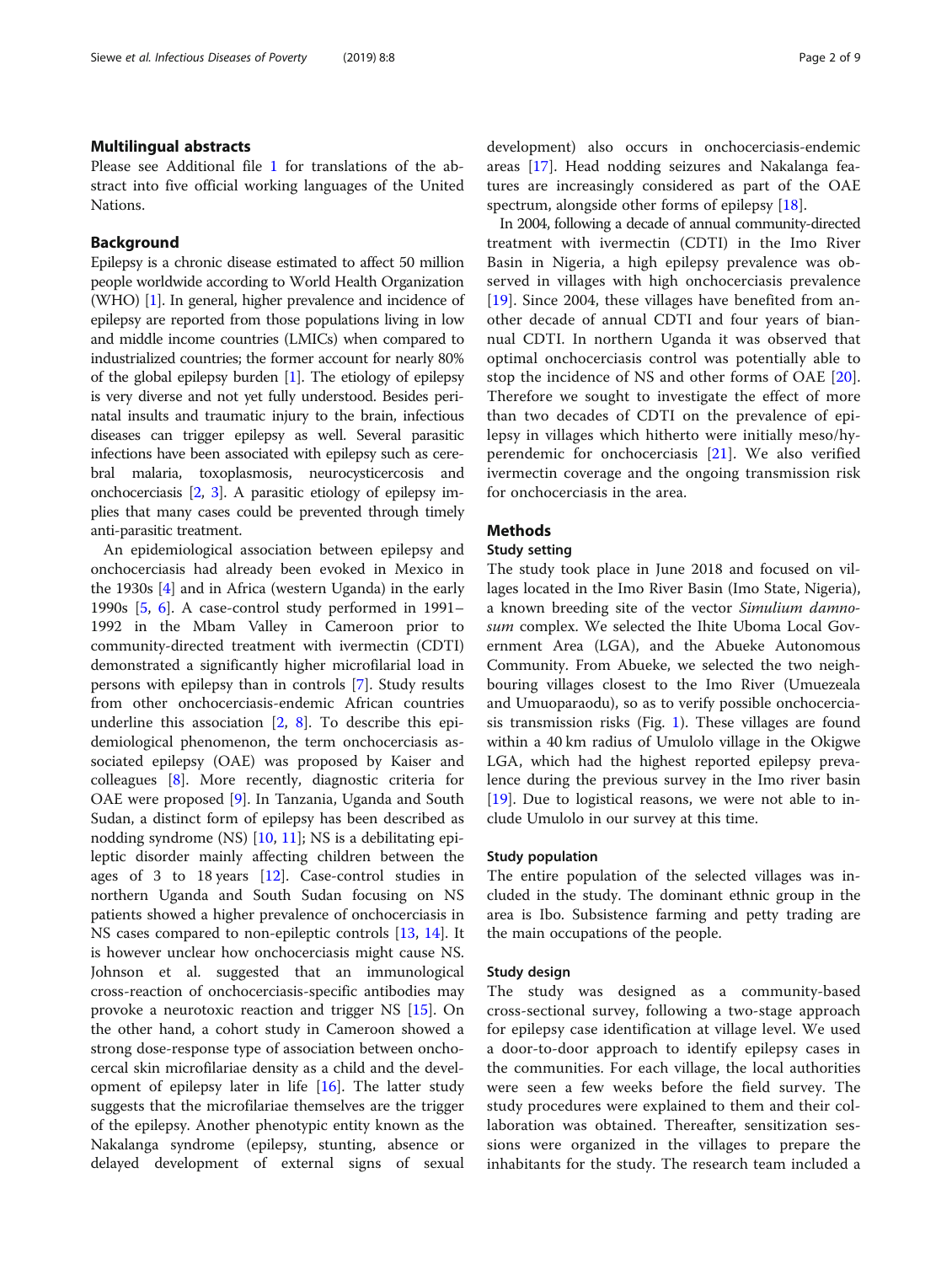<span id="page-2-0"></span>

neurologist (EON), ten physicians including one with training in epilepsy (JNFS), parasitologists (CNU), laboratory technicians and public health specialists. We included the local healthcare workers (nurses) and community distributors of ivermectin because they were familiar with the populations and could fluently speak the local Ibo language. All team members were trained on how to do the household survey and ensure confidentiality. The questionnaire was pretested, and was administered primarily in the local language (Ibo) as most individuals did not understand English. In each village, community leaders were interviewed to obtain information pertaining to the villagers' lifestyles, complaints about blackfly bites, their knowledge of onchocerciasis, epilepsy and the emigration/immigration trends over the years.

#### Household survey

During the door-to-door survey, we proceeded by first obtaining the signed informed consent of the household head or his representative. The survey was done in two stages. In a first phase, household information was collected which included the ages and sexes of all

household occupants, ivermectin treatment status, length of stay of the family in the village, main occupation, notion of previous death of a person with epilepsy and notion of any blind individual in the household. The second part of the family survey consisted of a validated 5-item questionnaire for epilepsy screening [\[22](#page-8-0)] which was administered to every member of the household. The five screening questions were: i) history of loss of consciousness with or without loss of bladder control and/or drooling; ii) history of absence or sudden lapse of consciousness of brief duration; iii) history of sudden involuntary jerks of the arms and/or legs (convulsions) lasting for a few minutes; iv) history of sudden and brief bodily sensations, seeing or hearing things that are not there, or smelling strange odours; and v) having been told that he/she had epilepsy or had experienced two epileptic episodes. Family survey data was noted on paper forms.

#### Epilepsy confirmation

Anyone with a positive answer to any of the questions during the screening phase was considered as a person suspected to have epilepsy, and was further examined by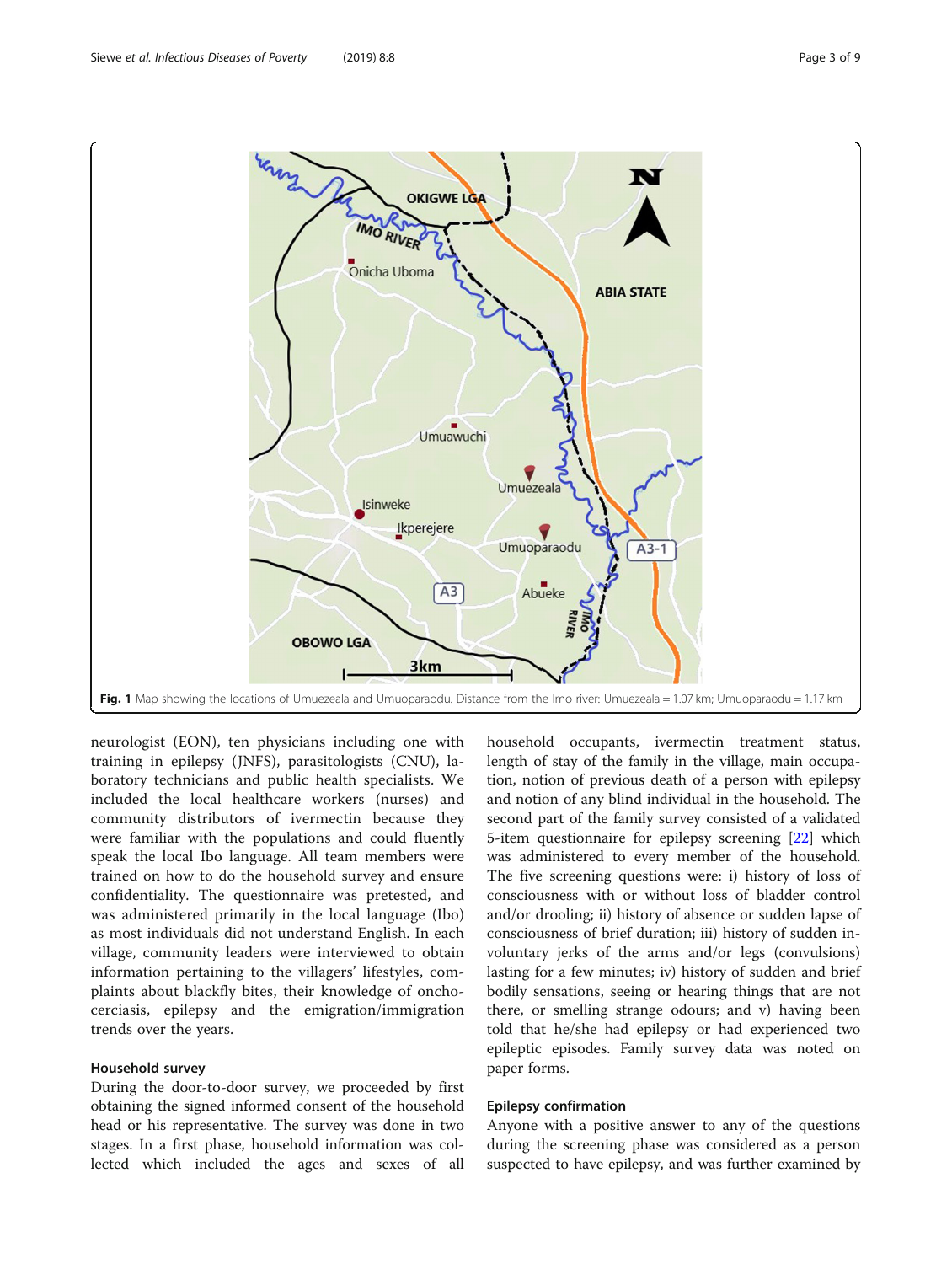the neurologist/physician with training in epilepsy. The neurological evaluation included both the medical history and a detailed neurological examination to confirm or reject the diagnosis of epilepsy. In case the epilepsy diagnosis was confirmed, the age at the onset of seizures, seizure types and frequencies were noted. Questions were asked concerning potential causes of epilepsy such as birth trauma, head injury, meningo-encephalitis, and cerebral malaria. Data collection by clinicians was done via tablets using the Open Data Kit [\(https://opendataki](https://opendatakit.org)[t.org\)](https://opendatakit.org). A data manager was responsible for guaranteeing the completeness and good quality of data, and to ensure data transfer from each tablet to the central server for data security. All confirmed cases of epilepsy were referred to the community health centre for proper follow-up.

For quality control, the neurologist (EON) and the physician trained in epilepsy (JNFS) participated in the household visits during the first day of the survey and were thus able to clerk healthy individuals in order to confirm that the latter did not have epilepsy.

#### Ov16 rapid diagnostic tests

During the household visits, children aged 6–10 years were identified and referred with their parents/guardians to a workstation to be tested for Ov16 antibodies, using a drop of blood obtained by finger pricking. The children who reported to the workstation came from random areas of the villages and they were all tested. Additionally, persons with confirmed epilepsy and volunteering healthy adults were also tested. The kit used for the tests was the onchocerciasis IgG4 rapid diagnostic test (Ov16 RDT, Standard diagnostics, Inc., Giheung-gu, Yongin-si, Gyeonggi-do, Korea).

# Skin snip for onchocerciasis diagnosis

Participants tested for Ov16 antibodies were also skin snipped for a parasitological diagnosis of onchocerciasis. Two skin snips were obtained from each posterior iliac crest or scapular region using sterilized Holt-type punches. The snips were immediately placed in different wells of a microtitre plate containing three drops of normal saline solution and incubated for 24 h at room temperature to allow the microfilaria (mf) to emerge into the fluid. After the incubation period, each well was viewed by inverse microscopy using  $\times$  40 magnification and microfilariae counted in turns by a trained technician and a parasitologist.

# **Definitions**

A case of epilepsy was defined as a person who had experienced at least two seizures, unprovoked and without fever, with a minimal time difference of 24 h between the two events [[23](#page-8-0)].

New cases of epilepsy were defined as cases that appeared within the last 12 months preceding the study period.

Immigrant households were defined as families which were not natives from the study site, but lived in the village.

Onchocerciasis associated epilepsy (OAE) was defined using previously published criteria [\[9\]](#page-8-0) which included: residence in the village for at least three years, onset of epilepsy between 3 and 18 years, high prevalence of epilepsy in the village, no obvious cause for epilepsy obtained from the medical history and normal psychomotor development prior to the onset of seizures.

Ivermectin coverage referred to the percentage of the entire population that reported taking ivermectin in 2017. The objective was to attain at least 85% coverage, because it is considered that 15% of the population are composed of pregnant women, children under five, and the seriously ill who are ineligible for ivermectin treatment [[24\]](#page-8-0).

#### Data management and analysis

Data was entered into Microsoft Excel 2016 (Microsoft Corporation, Washington, USA) and the Open Data Kit server (ODK Development Team, Washington, USA), and analysed using GraphPad Prism 5 (GraphPad Software, California, USA). For descriptive statistics, continuous data was expressed as means/standard deviations or median/interquartile range (IQR) as appropriate, while categorical data was expressed as percentages. The prevalence of epilepsy was computed by dividing the number of confirmed epilepsy cases by the total number of people registered in the households visited. Past and present prevalences for epilepsy and onchocerciasis were compared using the Chi-squared test at a significance level of 95%.

# Ethical considerations

The study was approved by the ethics committee of the University of Antwerp, Belgium and the ethical committee of the Imo State University, Owerri, Nigeria. All the household heads and individual subjects provided a written informed consent to participate in the study. Parents consented for Ov16 testing in children. In case of illiteracy, an informed verbal consent was given and a thumb print signature was obtained. Information was coded and made anonymous during data entry. The research team was trained to ensure confidential treatment of the data obtained.

# Results

# Study population

A total of 843 individuals were screened for epilepsy in 257 households from the two villages. Table [1](#page-4-0) shows the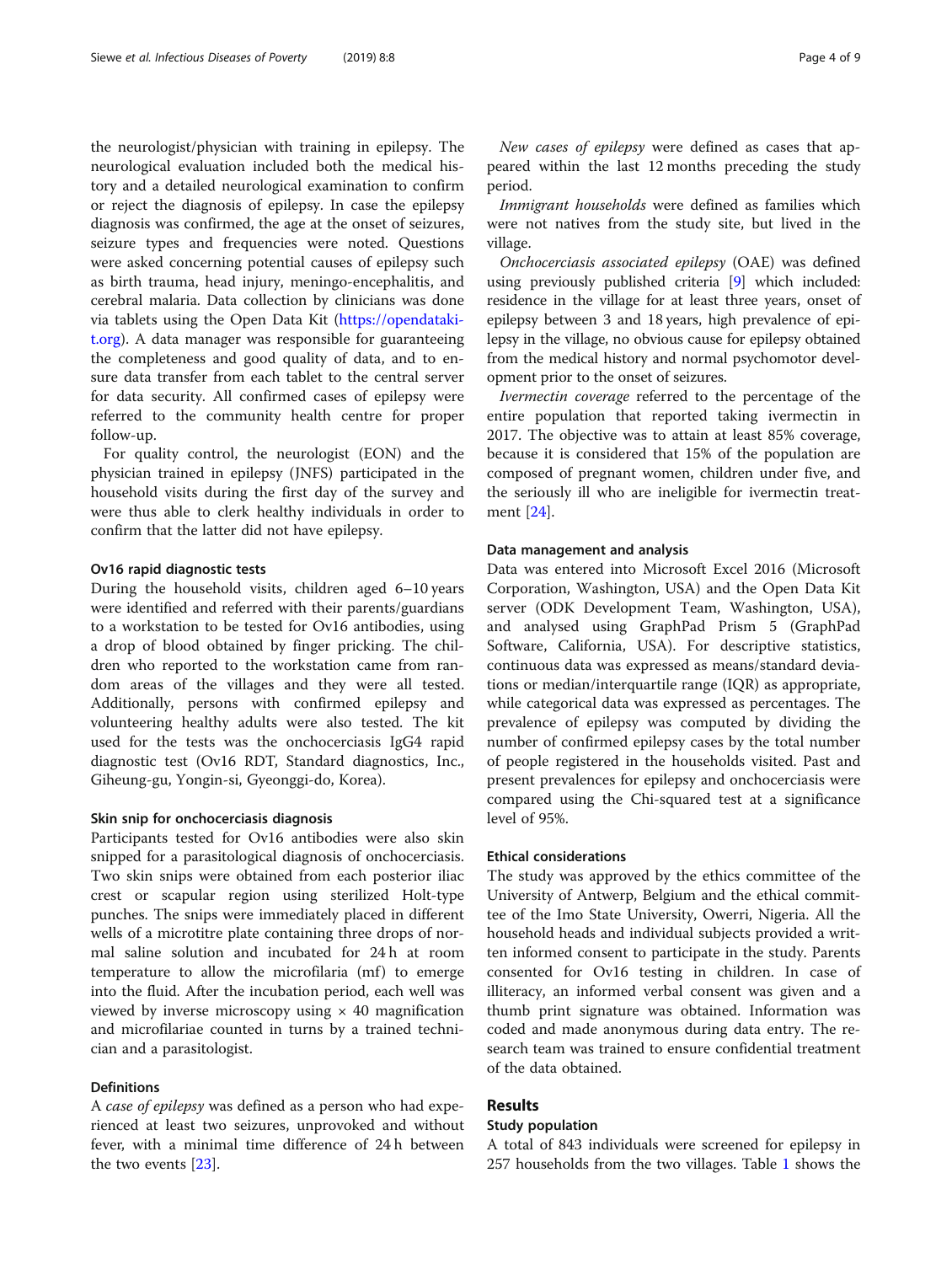<span id="page-4-0"></span>Table 1 Characteristics of the study population

| Umuezeala    | Umuoparaodu   | Overall                                                                                                           |
|--------------|---------------|-------------------------------------------------------------------------------------------------------------------|
|              |               |                                                                                                                   |
| 130          | 127           | 257                                                                                                               |
| 124 (95.4%)  | 120 (94.5%)   | 243 (94.5%)                                                                                                       |
| $6(4.6\%)$   | 7(5.5%)       | 13 (5.1%)                                                                                                         |
| $3(2-5)$     | $3(2-4)$      | $3(2-4)$                                                                                                          |
| 6(4.6%)      | $1(0.8\%)$    | 7(2.7%)                                                                                                           |
| 19           | 19            | 19                                                                                                                |
|              |               |                                                                                                                   |
| 465          | 378           | 843                                                                                                               |
| 33 (19 - 55) | $38(18 - 55)$ | 36 (18 - 55)                                                                                                      |
|              |               |                                                                                                                   |
| 52 (11.3%)   | 55 (14.6%)    | 107 (12.8%)                                                                                                       |
| 70 (15.2%)   | 49 (13.0%)    | 119 (14.2%)                                                                                                       |
| 79 (17.1%)   | 45 (12.0%)    | 124 (14.8%)                                                                                                       |
| 62 (13.5%)   | 48 (12.8%)    | 110 (13.1%)                                                                                                       |
| 55 (11.9%)   | 58 (15.4%)    | 113 (13.5%)                                                                                                       |
| 143 (31.0%)  | 121 (32.2%)   | 264 (31.5%)                                                                                                       |
|              |               |                                                                                                                   |
| 233 (50.3%)  | 165 (44.2%)   | 398 (47.6%)                                                                                                       |
| 230 (49.7%)  | 208 (55.8%)   | 438 (52.4%)                                                                                                       |
|              |               | $\sim$ ( $\Lambda$ ) and the contribution of $\Lambda$ and $\Lambda$ and $\Lambda$ and $\Lambda$<br>$-1$ and $-1$ |

IQR Interquartile range, PWE Person(s) with epilepsy; <sup>a</sup>6 missing data; <sup>b</sup>7 missing data

characteristics of the individuals and households surveyed in June 2018. The median household size was 3 (interquartile range, IQR: 2–4). There was a masculine preponderance in the study population, with 52.4% of male participants versus 47.6% females and a median age of 36 years (IQR: 18–55). There were 13 immigrant households (5.1%) with a mean length of stay in the village of one year. Two blind persons (0.2%) were found in the study villages. Seven households (2.7%) reported that a family member with epilepsy died in the past at a median age of 19 years; only one person with epilepsy (0.1% of the population) died within the last year. No household reported that a family member developed epilepsy within the 12 months preceding our survey (incidence = 0). Farming and trading were the main activities, being practised by 64.0 and 10.9% of households respectively.

#### Prevalence of epilepsy

A total of 43 individuals answered positively to at least one epilepsy screening question, giving suspected epilepsy prevalence rates of 5.1%. Of these 43 persons suspected to have epilepsy, eight showed up at the consultation desk for confirmation, four were seen in their homes and for the remaining 31 who were unavailable at the time of the survey, the neurologist/physician trained in epilepsy obtained their medical history from family relatives. After thorough history taking for all suspected cases and neurological examination for the available participants, only four out of the 43 persons suspected to have epilepsy met the clinical description of epilepsy, giving a prevalence for confirmed epilepsy of 0.5%. Three (75%) of the four persons with confirmed epilepsy met some OAE criteria: their onset of seizures was between 3 and 18 years, there was no obvious cause for the epilepsy and their psychomotor development prior to the onset of seizures had been normal. They were all born and had lived in other onchocerciasis-endemic areas: one in Abuja, one in Katsina and the other in North West Cameroon. They only migrated into the study villages later. No nodding seizures were reported (Table [2\)](#page-5-0) and no person with epilepsy (PWE) was stunted.

The 39 persons suspected to have epilepsy in whom the diagnosis was not confirmed had a median age of 43 years (IQR: 25–60) and had the following differential diagnoses: history of only one seizure, febrile seizures during childhood, non-epileptic tremor, dizziness, dysesthesia and cognitive symptoms such as reduced memory and awareness.

#### Performance of the epilepsy screening tool

Of the 43 persons who were suspected to have epilepsy, 32 (74.4%) answered positively to question 1 of the questionnaire, 14 (32.6%) to question 2, 19 (44.2%) to question 3, 15 (34.9%) to question 4 and 14 (32.6%) to question 5. When using at least one positive answer to any of the five questions for screening, the positive predictive value for the five questions screening tool was 9.3% (4/43). When a combination of questions is used for screening, consisting of a positive answer to question 5 (highest specificity during validation [[22\]](#page-8-0)) and to any other question, the positive predictive value increased to 28.6% (4/14).

On the first day of the survey, the neurologist/physician trained in epilepsy visited 17 random households in which 51 individuals (6.0% of the study population) answered negatively to the five questions; all of them were clinically confirmed as not having epilepsy. On this limited sample, the negative predictive value for the 5-question screening tool was 100%. The sensitivity and specificity of the 5-item questionnaire for epilepsy screening in our study was 100 and 56.7% respectively (Table [3](#page-5-0)).

#### Onchocerciasis endemicity and CDTI coverage

All Ov16 tests from 87 tested participants who reported for testing (52 children aged 6–10 years and 35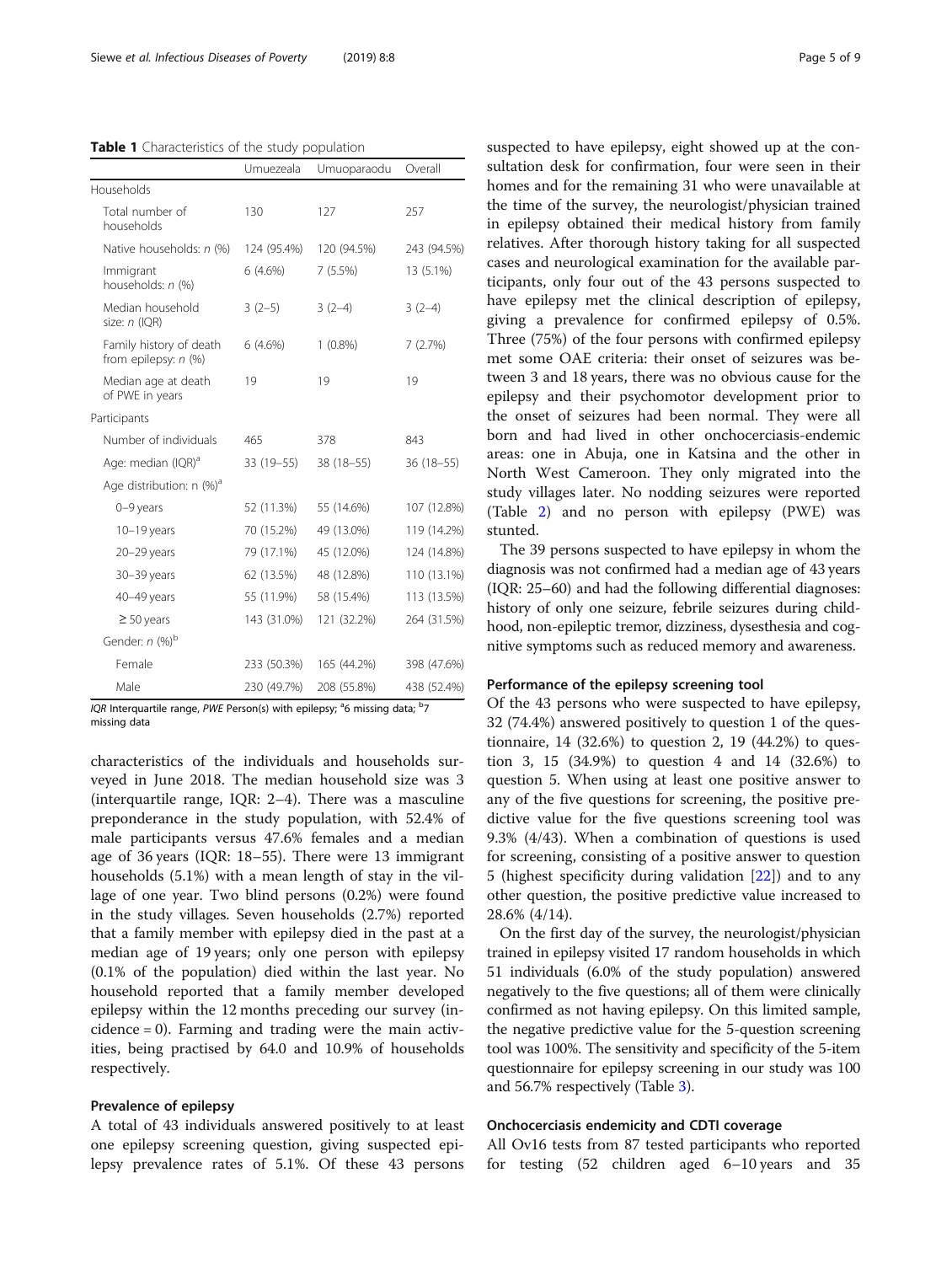<span id="page-5-0"></span>

|                                            |                          | Umuezeala   | Umuoparaodu    | Overall             |
|--------------------------------------------|--------------------------|-------------|----------------|---------------------|
| Number of confirmed PWE                    |                          | 3           | $\mathbf{1}$   | $\overline{4}$      |
| Prevalence of epilepsy                     |                          | 0.6%        | 0.3%           | 0.5%                |
| Age of confirmed PWE in 2018: Median (IQR) |                          | $18(16-45)$ | 18             | 18 (16.5-38.3)      |
| Age at onset of epilepsy: Median (IQR)     |                          | $7(6-30)$   | 15             | $11(6.3-26.3)$      |
| Duration of epilepsy in years              |                          | $12(9-15)$  | 3              | $10.5(4.5-14.3)$    |
| Seizure type                               | Generalized tonic clonic | 3 (100%)    | 1 (100%)       | 4 (100%)            |
|                                            | Absences                 | $1(33.3\%)$ | 1 (100%)       | 2 (50%)             |
|                                            | Focal                    | 0           | $\mathbf{0}$   | $\circ$             |
|                                            | Nodding                  | $\Omega$    | $\mathbf{0}$   | $\circ$             |
| Seizure frequency                          | Daily: > 30/month        | 0           | $\overline{0}$ | $\circ$             |
|                                            | Monthly: > 12/year       | 3 (100%)    | 1 (100%)       | 4 (100%)            |
|                                            | Yearly: < 12/year        | $\Omega$    | $\Omega$       | $\mathbf{0}$        |
| Burns / wounds                             |                          | $\Omega$    | $\Omega$       | 0                   |
| Past medical history                       | Birth dystocia           | $\Omega$    | $\mathbf{0}$   | 0                   |
|                                            | Cerebral Malaria         | $\Omega$    | $\Omega$       | $\Omega$            |
|                                            | Measles                  | $\Omega$    | $\Omega$       | $\circ$             |
|                                            | Head trauma              | $\Omega$    | $\Omega$       | $\circ$             |
|                                            | Probable eclampsia       | $1(33.3\%)$ | $\mathbf{0}$   | 1(25%)              |
| Immigrants                                 |                          | 2 (66.7%)   | 1 (100%)       | 3 (75%)             |
| Clinical signs of onchocerciasis           | Leopard skin             | 0           | $\mathbf{0}$   | $\mathsf{O}\xspace$ |
|                                            | <b>Nodules</b>           | $\Omega$    | $\mathbf{0}$   | $\circ$             |
| Seizure treatment                          | Antiepileptic drugs      | 3 (100%)    | $\circ$        | 3 (75%)             |
|                                            | Traditional medicine     | $\Omega$    | 1 (100%)       | 1(25%)              |
| Ivermectin use prior to seizure onset      |                          | 1 (33.3%)   | $\mathbf{0}$   | 1(25%)              |
| Positive Ov16 test                         |                          | 0           | $\mathbf{0}$   | $\mathbf 0$         |
| Positive skin snip                         |                          | 0           | 0              | 0                   |

IQR: Interquartile Range; PWE: Person(s) with epilepsy

volunteering adolescents/adults) were negative. Four of these 87 participants had positive skin snips (onchocerciasis prevalence: 4.6%; Median microfilarial load: 2 mf per skin snip [IQR: 1–3]); the age range of skin snip-positive participants was 6–10 years and none of them had ever taken ivermectin. Based on verbal reports of ivermectin use by participants in the households, we calculated the CDTI coverage for the year 2017 to be 79.7%.

| Table 3 Sensitivity and specificity of the 5 questions for |  |  |  |
|------------------------------------------------------------|--|--|--|
| epilepsy diagnosis                                         |  |  |  |

|                                                                                                     |     | Confirmed epilepsy |          |
|-----------------------------------------------------------------------------------------------------|-----|--------------------|----------|
|                                                                                                     |     | Yes                | Nο       |
| Positive screening                                                                                  | Yes | $a = 4$            | $b = 39$ |
|                                                                                                     | Nο  | $c=0$              | $d = 51$ |
| Sample population: $N = 94$<br>Sensitivity: $a/(a + c) = 100\%$<br>Specificity: $d/(b + d) = 56.7%$ |     |                    |          |

Positive predictive value:  $a/(a + b) = 9.3\%$ 

Negative predictive value:  $d/(c + d) = 100\%$ 

#### Comparison between previous and current survey

A survey of 13 villages in the Imo river basin in 2004 revealed an epilepsy prevalence of 1.2% and average skin snip positivity of 26.8% [\[19](#page-8-0)]. In 2018, the results of our investigation in two villages located in the same area and closest to the Imo river were compared with the 2004 findings. We observed a difference in onchocerciasis prevalence (26.8% vs 4.6%, P < 0.0001) and a non-significant difference in epilepsy prevalence (1.2% vs 0.5%,  $P = 0.07$ ) (Table [4](#page-6-0)). When our findings were compared with the 2004 results from Umulolo Village alone [\[19](#page-8-0)] (situated within 40 km from our study site), differences were observed in the prevalence of both onchocerciasis (36.0% vs 4.6%,  $P < 0.0001$ ) and epilepsy  $(2.8\% \text{ vs } 0.5\%, P = 0.0001).$ 

# Community leaders' opinions

Five community leaders were interviewed, two from Umuezeala and three from Umuoparaodu. The highlights of their responses were as follows: (i) Presently, epilepsy is not frequent in the village, and therefore not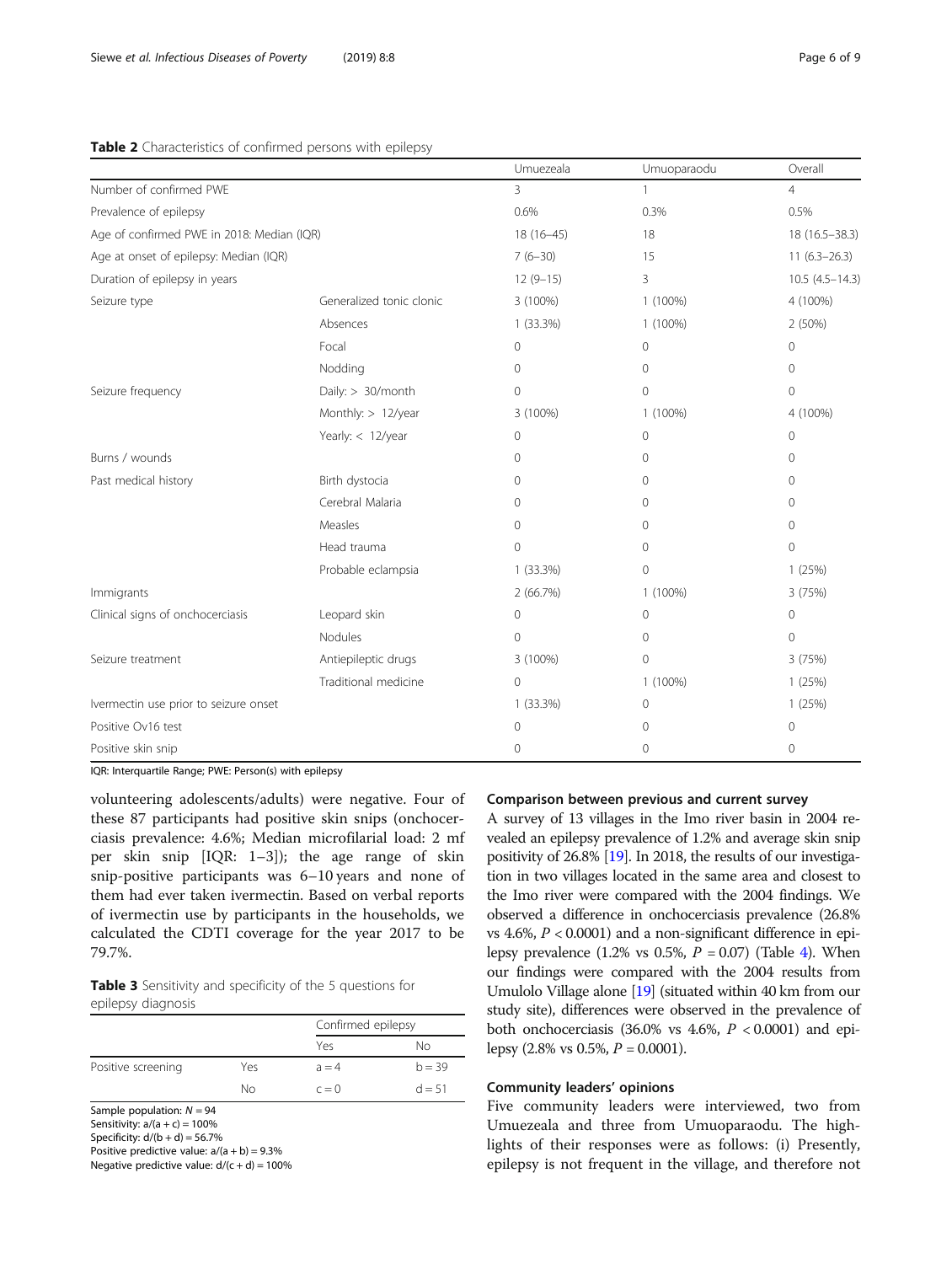|                            | Dozie et al. 2004 [19]                      | Siewe et al. 2018                               | <b>Remarks</b>                                                              |
|----------------------------|---------------------------------------------|-------------------------------------------------|-----------------------------------------------------------------------------|
| Study sites                | 13 villages in the Imo river basin, Nigeria | Two villages in the Imo river basin,<br>Nigeria | The two villages in 2018 were those<br>closest to the Imo river             |
| Number of<br>years of CDTI | 10 vears                                    | 24 years                                        | The 24 years of CDTI in 2018 include<br>four years of biannual distribution |

<span id="page-6-0"></span>

| <b>Table 4</b> Comparison between previous and present surveys |  |  |  |
|----------------------------------------------------------------|--|--|--|
|----------------------------------------------------------------|--|--|--|

| Number of<br>years of CDTI<br>before the<br>study | 10 years                                                                                                                                                                                                                                 | 24 years                                                                                                                                                                                                       | The 24 years of CDTI in 2018 included<br>four years of biannual distribution                                                                                                  |
|---------------------------------------------------|------------------------------------------------------------------------------------------------------------------------------------------------------------------------------------------------------------------------------------------|----------------------------------------------------------------------------------------------------------------------------------------------------------------------------------------------------------------|-------------------------------------------------------------------------------------------------------------------------------------------------------------------------------|
| Methods                                           | - Door-to-door epilepsy surveys<br>- Epilepsy screening by asking about previous<br>epilepsy experience in the households, and<br>confirmation by a doctor trained in<br>paediatric neurology<br>- Skin snip microscopy, no Ov16 testing | - Door-to-door epilepsy surveys<br>- Epilepsy screening using a 5-item<br>questionnaire, and confirmation<br>by a neurologist or a doctor<br>trained in epilepsy<br>- Skin snip microscopy and Ov16<br>testing | Possible underestimation of epilepsy in 2004<br>because only one screening question was<br>asked, and it is likely that only generalized<br>convulsive seizures were detected |
| Onchocerciasis<br>prevalence                      | 26.8%                                                                                                                                                                                                                                    | 4.6%                                                                                                                                                                                                           | P < 0.0001                                                                                                                                                                    |
| Microfilaria<br>density                           | 22.1 per mg of skin snip                                                                                                                                                                                                                 | 2 per skin snip                                                                                                                                                                                                | Average density from all infected participants                                                                                                                                |
| Ov16 RDT<br>positive results                      | Not done                                                                                                                                                                                                                                 | 0%                                                                                                                                                                                                             | Children and adults were tested in 2018                                                                                                                                       |
| Onchocerciasis<br>endemicity                      | Meso-endemic                                                                                                                                                                                                                             | Hypo-endemic                                                                                                                                                                                                   | Reduced endemicity after 14 years of CDTI                                                                                                                                     |
| Epilepsy<br>prevalence                            | 1.2%                                                                                                                                                                                                                                     | 0.5%                                                                                                                                                                                                           | $P = 0.07$                                                                                                                                                                    |

CDTI Community-directed treatment with ivermectin, RDT Rapid diagnostic test

well known by the community. All five interviewees could recall at most one death due to epilepsy in recent years. (ii) Blindness is not common presently as compared to the past. They believed that ivermectin distribution helped to reduce blindness in the community. (iii) There are complaints of insects' bites, mostly near the Imo river and in the farm. The nuisance due to insects has not changed with time. Villagers burned the chaffs from palm nuts so that the smoke should repel insects from their homes. However, they were still frequently bitten by insects while working in the farms. (iv) People do not rear pigs in the villages. (v) There had been more immigration than emigration in the community during the recent years.

# **Discussion**

For several decades, the Imo River Basin had been a known mesoendemic focus for onchocerciasis, which led to the implementation of annual CDTI in 1994 [[19,](#page-8-0) [21](#page-8-0)] and biannual CDTI since 2015. Previous reports highlighted a high epilepsy prevalence in this area [\[19](#page-8-0)]. Our study in 2018 investigated the onchocerciasis and epilepsy situation after 24 years of CDTI and compared the results with observations made 14 years earlier (2004), when only 10 rounds of annual CDTI had been implemented [[19\]](#page-8-0). The two villages under investigation were close to the Imo river and located within a 40 km radius of Umulolo, which has a similar ecological environment and had the highest epilepsy prevalence (2.8%)

in the previous survey [\[19\]](#page-8-0). As in the 2004 study by Dozie et al. [[19\]](#page-8-0), we used the house-to-house approach which remains the standard for epilepsy surveys [[25\]](#page-8-0). A lower epilepsy prevalence was observed when comparing our findings with those from Umulolo, alongside an almost inexistent transmission of onchocerciasis in 2018.

More than half of the village residents were older than 30 years; this population structure differs from typical African settings which generally have youthful populations [[26](#page-8-0)]. Among other reasons, a possible explanation could be an important immigration rate of adults into the study villages as reported by community leaders. We also noted a low epilepsy-related mortality of 0.1% suggesting that the PWE are likely to live beyond the age of 30 years.

The fact that most PWE in the 2004 study were older than 20 years could be due to an age shift of PWE from 10 to 19 years to 20–29 years because of a reduced incidence of OAE after a decade of CDTI, as previously described [\[27](#page-8-0)]. In the present survey, three PWE (75%) were aged 10–19 years and met some of the OAE criteria. However, they were not born in the study sites and had not received ivermectin prior to seizure onset. They could have been exposed to onchocerciasis in their previous residences and later developed OAE-related seizures either before or after their immigration into the study villages. It is highly probable that effective onchocerciasis control has prevented children from developing epilepsy in the native population. The only PWE in our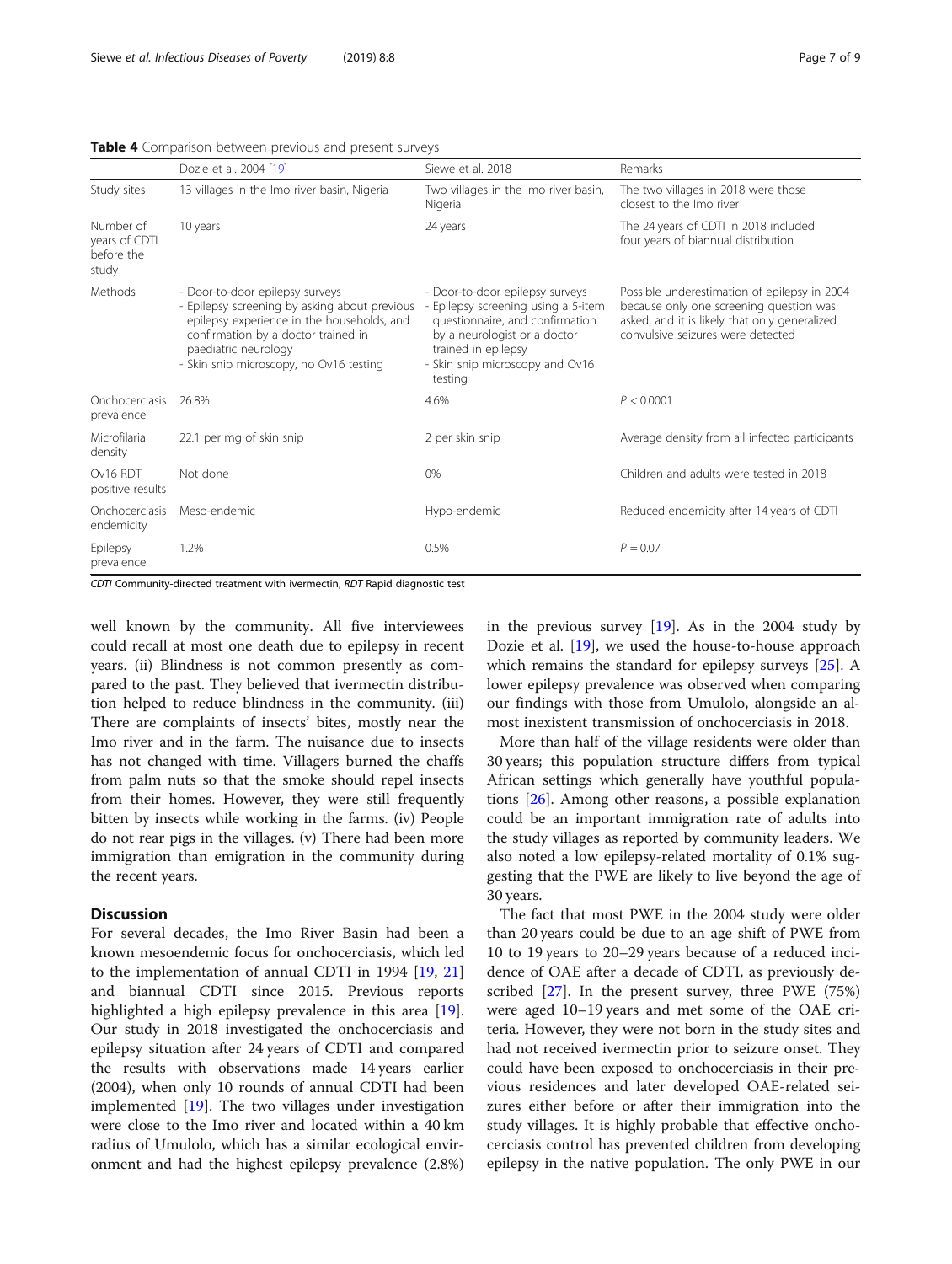<span id="page-7-0"></span>study whose seizures began in adulthood (at the age of 30 years) was a native of Umuezeala who had been receiving ivermectin and had a history of probable eclampsia followed by a non-traumatic coma a few months before the onset of seizures. In addition, the 0% seroprevalence of Ov16 antibodies coupled with a very low onchocerciasis prevalence reflect minimal onchocerciasis transmission resulting from optimal control measures.

Four (4.6%) out of 87 participants had positive skin snips but negative Ov16 results. This can be explained by the moderate sensitivity of the rapid test, especially with the very low microfilaria load observed. Indeed, Golden et al. reported up to 11% (27/248) false negatives when using the Ov16 RDT under laboratory conditions [[28\]](#page-8-0).

The sensitivity (100%) and specificity (56.7%) of the 5-question epilepsy screening tool were similar to the values reported during the validation of the questionnaire (95.1 and 65.6%, respectively) [[22\]](#page-8-0). The positive predictive value was very low because of the low prevalence of epilepsy and possibly the fact that the community had little knowledge about epilepsy. The household participants readily attributed any unusual feeling to epilepsy, and may have answered yes to some of the screening questions even in the absence of seizures. The persons with confirmed epilepsy had a median age of 18 years as compared to 43 years for the persons in whom the diagnosis was suspected but later rejected; the latter presented mostly with non-epilepsy symptoms including signs of psychic senescence and parkinsonism that were most likely related to ageing [\[29](#page-8-0)]. We were able to improve the positive predictive value from 9.3 to 28.6% by using a combination of positive answers for epilepsy screening rather than just one positive answer.

The observed epilepsy prevalence of 0.50% is similar to the 0.53% reported in other parts of Nigeria [[30](#page-8-0)] but different from previous findings in the Imo River Basin, and in particular Umulolo Village [[19](#page-8-0)]. Lower epilepsy prevalence and transmission of onchocerciasis in 2018 compared to the 2004 survey, suggests that proper onchocerciasis control may be able to modify the epidemiology of epilepsy. Furthermore, the observed low epilepsy prevalence in villages having low onchocerciasis transmission contrasts with high epilepsy prevalence in meso/hyperendemic areas and further strengthens the hypothesis of an association between the two pathologies.

The responses from the community leaders suggest that blackflies still constitute a nuisance for the population. Despite the presence of the vector, onchocerciasis prevalence and transmission has reduced because proper CDTI has probably rendered their bites non-infective. This scenario differs from what happened in ivermectin-naïve onchocerciasis-endemic villages in the Democratic Republic of Congo, where a decreased transmission of

onchocerciasis is thought to result from a progressive reduction of the number of blackflies [\[31\]](#page-8-0).

Clinically, the main seizure types were generalized seizures (100% of cases) and absences (50% of cases). These results differ from those obtained by Osuntokun et al. in Western Nigeria in the 1980s, where a majority of focal seizures were found  $[30]$  $[30]$ . In our study, although 75% of PWE took antiepileptic drugs and 25% resorted to traditional medicine, all cases still experienced seizures on a monthly basis. Proper care of PWE in these remote villages must be instituted, and this necessitates the training of local non-physician staff in epilepsy care [\[32\]](#page-8-0).

The strength of this study resides in the community-based methodology which makes the results comparable with previous findings. The use of Ov16 rapid tests in assessing transmission is a novel approach which was shown to be feasible and effective. As major limitation, not all cases were physically present for epilepsy confirmation; but given the advanced age of these suspected cases and with the concise description of their symptoms obtained from family relatives, it is unlikely that they had epilepsy. Finally, we were unable to exclude other causes of epilepsy including neurocysticercosis. But given that pigs were not reared in these communities, it is unlikely that neurocysticercosis is a confounder in the present survey.

# Conclusions

Optimal CDTI in the Imo River Basin has resulted in less onchocerciasis transmission with a concomitant decrease in epilepsy prevalence and incidence. Sustained efforts towards onchocerciasis elimination could potentially affect the epidemiology of epilepsy, as hypothesized by Dozie et al. [[19\]](#page-8-0). Our findings further strengthen the possibility of a causal relationship between onchocerciasis and epilepsy.

#### Additional file

[Additional file 1:](https://doi.org/10.1186/s40249-019-0517-9) Multilingual abstracts in the five official working languages of the United Nations. (PDF 344 kb)

#### Abbreviations

CDTI: Community-directed treatment with ivermectin; IgG4: Immunoglobulin G4 (antibody); Mf: Microfilariae; OAE: Onchocerciasis associated epilepsy; ODK: Open data kit; PWE: Person(s) with epilepsy; RDT: Rapid diagnostic test

#### Acknowledgements

We thank the authorities and the communities of Umuezeala and Umuoparaodu for their collaboration. We are grateful to the Imo State University for the technical support throughout the mission.

#### Funding

The study received funding from the European Research Council, Advanced Grant (ERC-2014-ADG), grant No.671055.